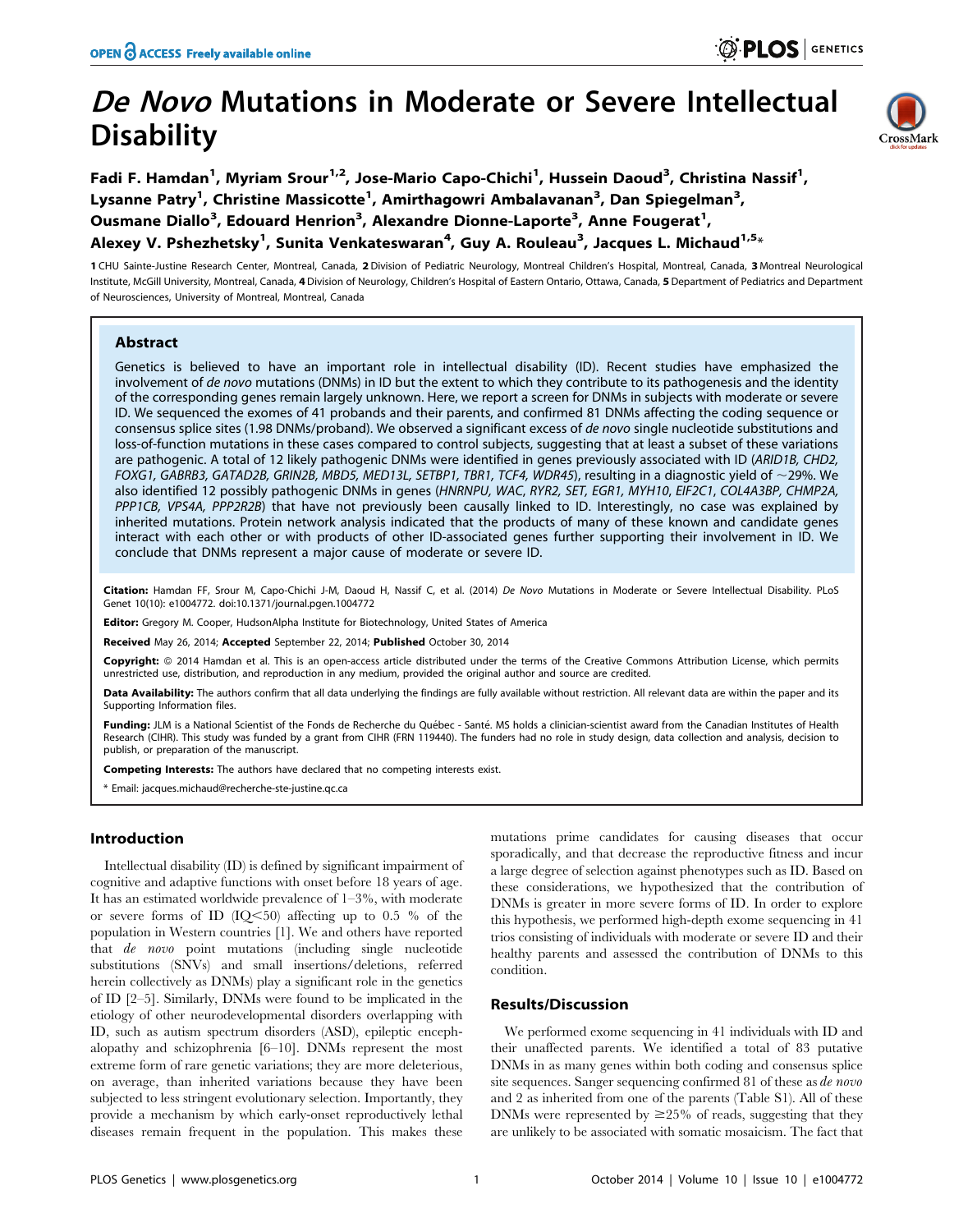## Author Summary

Intellectual disability (ID) is the most frequent severe handicap of childhood. Several observations indicate that genetic factors explain a large fraction of cases with ID. We and others have recently found that de novo mutations (DNMs; genetic changes not transmitted from the parents) represent a common cause of ID. To further assess the contribution of DNMs to the development of ID, we interrogated virtually all the genes of the genome in 41 affected children with moderate or severe ID and in their healthy parents. In 12 of the cases, we identified diseasecausing DNMs in genes known to be associated with ID, resulting in a molecular diagnostic yield of 29%. We also found 12 possibly disease-causing DNMs in genes that were not previously causally linked to ID. Interestingly, many of the genes with deleterious DNMs uncovered by this study encode proteins that interact with each other and affect specific processes in brain cells. In contrast, we did not identify any inherited mutations that could explain our cases. We conclude that DNMs play a predominant role in moderate or severe ID.

the mutant and wild-type peaks on Sanger chromatograms were comparable in size is consistent with this conclusion. The average DNM rate per trio was 1.98, with only 3 trios containing no detectable DNMs (Figure 1). The observed de novo SNV rate in the consensus coding sequences (CCDS) was 1.56 events per trio or  $2.58\times10^{-8}$  per base per generation (64 SNVs in 2,477,702,175) CCDS bases sequenced at  $\geq 10 \times$  in the 41 affected individuals), which is significantly higher than the expected population rate of  $1.65 \times 10^{-8}$  (R binomial test,  $p = 0.0007$ ), or than the ones experimentally determined from exome sequencing studies in control trios  $(1.28 \times 10^{-8}$  and  $1.51 \times 10^{-8})$  [2,4]. Considering only de novo SNVs affecting the coding and the canonical splice sites (AG, GT at intronic positions  $-1/-2$  and  $+1/+2$  of the acceptor

and donor splice sites, respectively), 73% were missense and 11% were nonsense and canonical splice site mutations. We found a significant excess of these *de novo* nonsense and splice site mutations in the probands of our cohort when compared to data from exome sequencing of 54 control trios with no family history of ID [4,11] or of 593 quartets, including unaffected siblings of individuals with ASD (R binomial test,  $p = 0.0015$  and  $p = 0.02$ , respectively) (Table 1) [7,9,10]. Such an excess of deleterious DNMs suggest that at least a subset of them are pathogenic.

Twelve DNMs were found in as many probands in genes previously associated with ID based on the documentation of deleterious DNMs in at least 4 unrelated individuals with similar phenotypes. Nine of these DNMs are Loss-of-Function (LoF) variants (nonsense, frameshift and canonical splice variants) and affect the following genes: ARID1B [OMIM 614556] [12], CHD2 [OMIM 602119] [4,13], FOXG1 [OMIM 164874] [14], GA-TAD2B [OMIM 614998] [2,15], MBD5 [OMIM 611472] [9,13,16–18], MED13L [OMIM 608771] [7,19–21], SETBP1 [OMIM 611060] [4,22], TCF4 [OMIM 602272] [4,23–25], and WDR45 [OMIM 300526] [26,27] (Tables 2 and 3). None of these 9 DNMs were found in public SNP databases. The phenotype of each of the probands is consistent with that of subjects previously described with mutations in these respective genes, with two exceptions (Text S1). Although truncating mutations in CHD2 have been reported in individuals with epileptic encephalopathy [4,6,13], the individual described herein with a CHD2 frameshift mutation has no history of epilepsy, suggesting that LoF mutations in CHD2 are associated with greater clinical heterogeneity than initially expected. Another example of a gene associated with clinical heterogeneity in our dataset is SETBP1. Missense mutations clustering in a conserved 11-bp coding region of SETBP1 have been reported to cause Schinzel-Giedon syndrome (OMIM 269150), a condition characterized by severe ID and specific craniofacial features [22]. In contrast, our case carried a de novo truncating mutation in SETBP1 and showed moderate nonsyndromic ID without the typical craniofacial features of Schinzel-



Figure 1. Number of DNMs per affected individual in each trio. doi:10.1371/journal.pgen.1004772.g001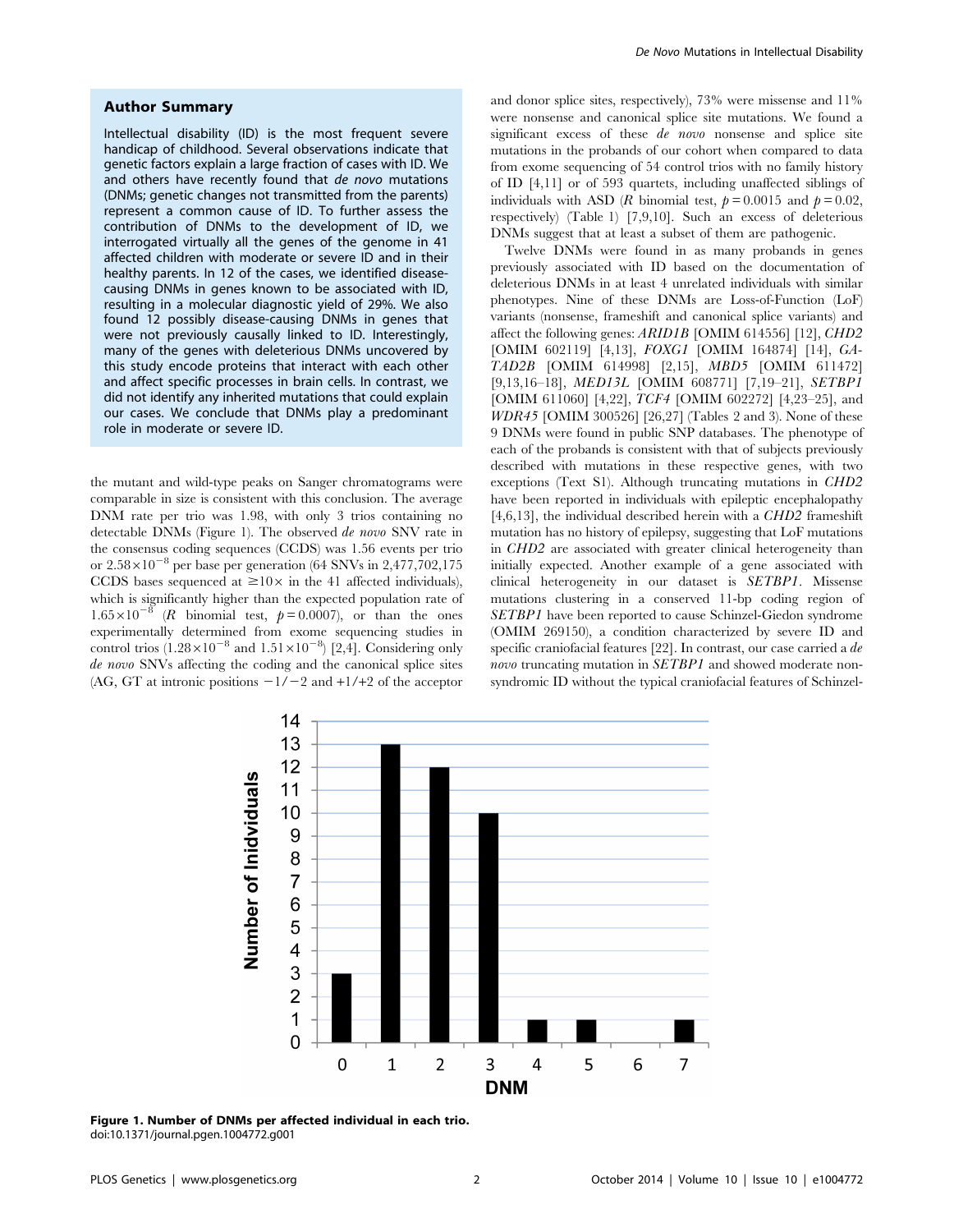Table 1. Distribution of the DNMs identified in this study and in controls.

| <b>DNM</b>                     | This study $(n = 41)$    | Trio controls $(n = 54)$ refs $[4, 11]$ | ASD unaffected siblings controls $(n = 593)$<br>refs [7,9,10] |
|--------------------------------|--------------------------|-----------------------------------------|---------------------------------------------------------------|
| Missense                       | 48                       | 26                                      | 305                                                           |
| Synonymous                     | 11                       | 12                                      | 117                                                           |
| Nonsense                       | 5                        | $\mathbf{0}$                            | 16                                                            |
| Canonical splice site          | 2                        |                                         | 3                                                             |
| Consensus splice site*         |                          | $\mathbf{0}$                            | <b>NA</b>                                                     |
| Frameshift                     | 12                       |                                         | 0                                                             |
| Inframe insertion/deletion     | 2                        | $\mathbf{0}$                            | $\mathbf{0}$                                                  |
| <b>Total DNMs</b>              | 81                       | 40                                      | 441                                                           |
| Average DNM/trio               | 1.98                     | 0.74                                    | 0.74                                                          |
| Average coding SNVs/trio       | 1.56                     | 0.86                                    | 0.74                                                          |
| Total SNVs**                   | 66                       | 39                                      | 441                                                           |
| LoF SNVs                       | $\overline{7}$           |                                         | 19                                                            |
| p-value (LoF SNVs) vs controls | $\overline{\phantom{a}}$ | 0.0015                                  | 0.02                                                          |

\*canonical splice site variants not included.

\*\*Consensus splice site variant not included.

NA, not applicable. LoF SNVs, nonsense and canonical splice site. Nominally significant P values (<0.05) calculated using an R exact binomial test.

doi:10.1371/journal.pgen.1004772.t001

Giedon syndrome. Recent studies reported a similar phenotype in individuals with a truncating mutation in SETBP1 or microdeletions encompassing SETBP1 [4,28]. Collectively, these observations suggest that SETBP1 haploinsufficiency results in a different phenotype than that induced by the missense mutations reported in Schinzel-Giedon syndrome, which presumably lead to a gainof-function or a dominant negative effect [22]. We conclude that all of these 9 DNMs are likely to be pathogenic.

The three other DNMs in genes previously associated with ID include an in-frame insertion in GABRB3 [OMIM 137192], a missense in TBR1 [OMIM 604616] and a missense in GRIN2B [OMIM 138252] (Tables 2 and 3). All of these DNMs affect conserved residues and are predicted to be damaging. Moreover, none of them were found in public SNP databases. Damaging missense mutations in GABRB3 have been previously documented in cases with ID and intractable epilepsy with various types of seizures [6]. Individual 1843.647 also showed ID and intractable epilepsy with a similar pattern of seizures as these cases (Text S1). DNMs in TBR1 have been found in patients with ID and the variable presence of ASD or growth retardation [8,9,21,29,30]. Individual 121.83 displayed a phenotype similar to previously described cases, including ID, ASD and growth retardation (Text S1). Finally, DNMs in GRIN2B have been associated with ID of variable severity with or without ASD and epilepsy [2,6,31,32]. Individual 838.321 showed severe ID, not walking and saying only one word at 16 years of age (Text S1). He has never had any seizures though his EEG revealed multifocal epileptic activity. Similar patterns of cognitive impairment were also reported in other patients with DNMs in GRIN2B [2,32]. Interestingly, the mutation identified in our case affects a residue located in the ligand-binding domain of the protein, like previously reported de novo missenses in GRIN2B [32]. We conclude that these three DNMs are also likely to be pathogenic.

Among the remaining cases, 22 have predicted-damaging DNMs, including 7 LoF mutations (5 frameshifts, 1 nonsense, 1 consensus splice site), 13 missenses, 1 deletion, and 1 synonymous mutation whose predicted effect on splicing was confirmed by RT-PCR (Figure S1). Interestingly, deleterious DNMs in 6 of these

genes (HNRNPU [OMIM 602869], WAC [OMIM 615049], RYR2 [OMIM 180902], MYH10 [OMIM 160776], EIF2C1 [OMIM 606228], COL4A3BP [OMIM 604677]) have previously been reported in at least one individual with ID. We discuss hereafter the DNMs that we identified in these genes (Tables 2 and 3).

HNRNPU [OMIM 602869] codes for a highly conserved protein that binds RNAs and mediates different aspects of their metabolism and transport. Chromosome 1q44 microdeletions have defined a critical region associated with ID and seizures that encompasses HNRNPU as well as two other genes [33,34]. Two truncating and one splice mutations in HNRNPU were subsequently identified in individuals with ID and seizures [6,13,24]. Two of these mutations occurred *de novo* whereas the origin of the other one was not elucidated. One of these individuals also showed ASD whereas the case with the splice mutation displayed syndromic features, including panhypopituitarism, bifid great toe and vertebral segmental defects. We identified an individual (1464.524) who carries a *de novo* truncating mutation (c.511C $\geq$ T, p.Gln171\*) in HNRNPU. This mutation is located in an upstream coding exon present in all isoforms, thus having the potential to induce nonsense mRNA mediated decay [35]. Moreover, inspection of the Exome Variant Server (EVS) database (6500 exomes) revealed no LoF variants in HNRNPU, indicating that haploinsufficiency of this gene is not tolerated. Our case displayed ID, epilepsy and ASD (Text S1), a phenotype that is similar to that of the other non-syndromic cases with DNMs in this gene, further supporting its involvement in ID.

WAC encodes a nuclear protein that interacts with RNF20/40 to regulate histone H2B ubiquinitation, chromatin organization, and gene transcription [36]. De novo microdeletions encompassing WAC and a nonsense DNM in WAC in individuals with severe ID were recently reported [2,37]. Our subject (762.297) carries a truncating mutation in WAC (c.263\_266del, p.Glu88Glyfs\*103). This mutation is located in an upstream coding exon present in all isoforms. Inspection of the EVS database revealed no LoF variants in WAC. Individual 762.297 showed moderate ID without any distinguishing features on clinical examination and brain imaging,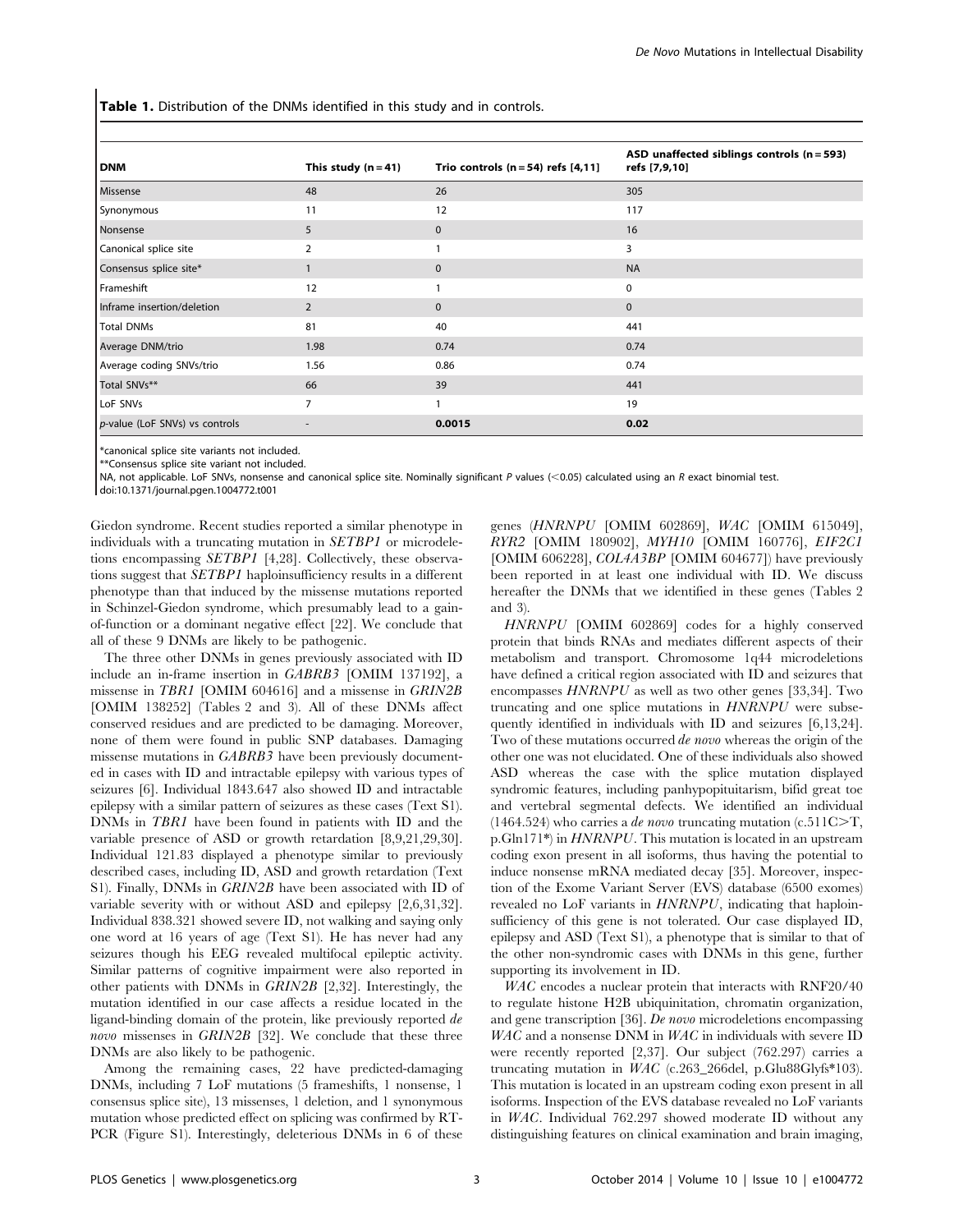| Individual | sex          | Gene               | $\widehat{\mathbf{e}}$<br>Genomic change (hg' | NCBI RefSeq.   | ş    | <b>MutationType</b> | Change; prediction (score)                                          |
|------------|--------------|--------------------|-----------------------------------------------|----------------|------|---------------------|---------------------------------------------------------------------|
| 289.143    | щ            | <b>ARID1B</b>      | chr6:157511198delC                            | NM_020732.3    | 2236 | frameshift del      | c.3716delC (Pro1239Hisfs*5)                                         |
| 1396.504   | Щ            | CHD <sub>2</sub>   | chr2:93470514C > G                            | NM_001271.3    | 1828 | nonsense            | c.335C > G (p.Ser112*)                                              |
| 893.339    | щ            | FOXG1              | chr14:29236991delG                            | NM_005249.4    | 489  | frameshift del      | c.506delG (p.Gly169Alafs*23)                                        |
| 1907.666   | Щ            | GATAD2B            | :hr1:153785930T>C                             | NM_020699.2    | 593  | CSS                 | $c.1217 - 2A > G$                                                   |
| 79.65      | Σ            | MBD5               | chr2:149221431_149221438delAAAAGCAT           | NM_018328.4    | 1494 | frameshift del      | c.340_347del (p.Lys114Glyfs*35)                                     |
| 820.316    | $\mathbf{L}$ | MED <sub>13L</sub> | chr12:116446509_116446510delCT                | NM_015335.4    | 2210 | frameshift del      | c.1708_1709delCT (p.Ser570Phefs*27)                                 |
| 1861.653   | Σ            | <b>SETBP1</b>      | chr18:42531126delC                            | NM_015559.2    | 1596 | frameshift del      | c.1821delC (p.Ser608Alafs*22)                                       |
| 1045.400   | Σ            | TCF4               | $chr18:52921925G > A$                         | NM_001083962.1 | 667  | nonsense            | $c.1153C > T$ (p.Arg385*)                                           |
| 1883.659   | щ            | WDR45              | $chrX:48935736G A$                            | NM_007075.3    | 361  | nonsense            | $c.C19T$ (p.Arg7*)                                                  |
| 1843.647   | Σ            | GABRB3             | chr15:26866506_26866507lnsACC                 | NM_021912.4    | 473  | insertion           | c.413_415dupACC(p.Asn138_Arg139insHis);<br>PVN (-12.3)              |
| 121.83     | Σ            | TBR <sub>1</sub>   | chr2:162274305T > C                           | NM_006593.2    | 682  | missense            | c.811T>C (p.Trp271Arg); SIFT (0.00); PFF2 (1.0), PVN<br>$(-11.5)$   |
| 838.321    | Σ            | GRIN2B             | chr12:13720098C>T                             | NM_000834.3    | 1484 | missense            | c.2459G>A (p.Gly820Glu); SIFT (0.00). PFF2 (1.0), PVN<br>$(-7.5)$   |
| 1464.524   | Σ            | HNRNPU             | chr1:245027099G>A                             | NM_031844.2    | 825  | nonsense            | $c.511C > T (p.Gln171*)$                                            |
| 762.297    | Щ            | <b>WAC</b>         | 78delAGAG<br>chr10:28824675_2882467           | NM_016628.4    | 647  | frameshift del      | c.263_266delAGAG (p.Glu88Glyfs*103)                                 |
| 341.162    | Σ            | RYR <sub>2</sub>   | chr1:237995907G>A                             | NM_001035.2    | 4967 | missense            | c.14864G>A (p.Gly4955Glu); SIFT (0.00), PFF2 (1.00);<br>$PVM(-6.0)$ |
| 1871.656   | щ            | <b>MYH10</b>       | chr17:8455445G > A                            | NM_001256012.1 | 2007 | missense            | c.838C>T (p.Arg280Cys); SIFT (0.00), PFF2 (1.00), PVN<br>(~7.5)     |
| 702.278    | щ            | EIF2C1             | $chr1:36359357G$ A                            | NM_012199.2    | 857  | missense            | c.595G>A (p.Gly1995er); SIFT (0.00), PFF2 (1.00), PVN<br>$(-5.2)$   |
| 1312.477   | Σ            | COL4A3BP           | chr5:74712811C > T                            | NM_001130105.1 | 752  | missense            | ZN = 111G>A (p.Gly371Arg); SIFT (0.02), PFF2 (0.97), PV<br>(-7.3)   |
| 115.81     | Σ            | SET                | chr9:131456084_131456086delCTT                | NM_001122821.1 | 290  | frameshift del      | c.699_701delCTT (p.Tyr233*)                                         |
| 670.267    | ш.           | EGR <sub>1</sub>   | chr5:137803485_137803485insA                  | NM_001964.2    | 543  | frameshift ins      | c.1347_1348insA (p.Tyr450llefs*92)                                  |
| 1439.518   | Щ            | PP <sub>1CB</sub>  | chr2:29022094dupA                             | NM_206876.1    | 327  | frameshift          | c.909dupA (p.Tyr304llefs*19)                                        |
| 580.240    | Σ            | CHMP <sub>2A</sub> | chr19:59063688_59063688insG                   | NM_198426.2    | 222  | frameshift          | c.286_287insC (p.Asn96Thrfs*35)                                     |
| 1841.646   | Σ            | PPP2R2B            | chr5:146070692C>G                             | NM_181678.2    | 501  | missense            | C413G>C (p.Arg138Pro); SIFT (0.01); PFF2 (0.43); PN<br>$(-4.9)$     |
| 985.382    | Σ            | VPS4A              | chr16:69353403_69353405delTCC                 | NM_013245.2    | 437  | deletion            | c.577_579delTCC (p.Ser193del); PVN (-12.3)                          |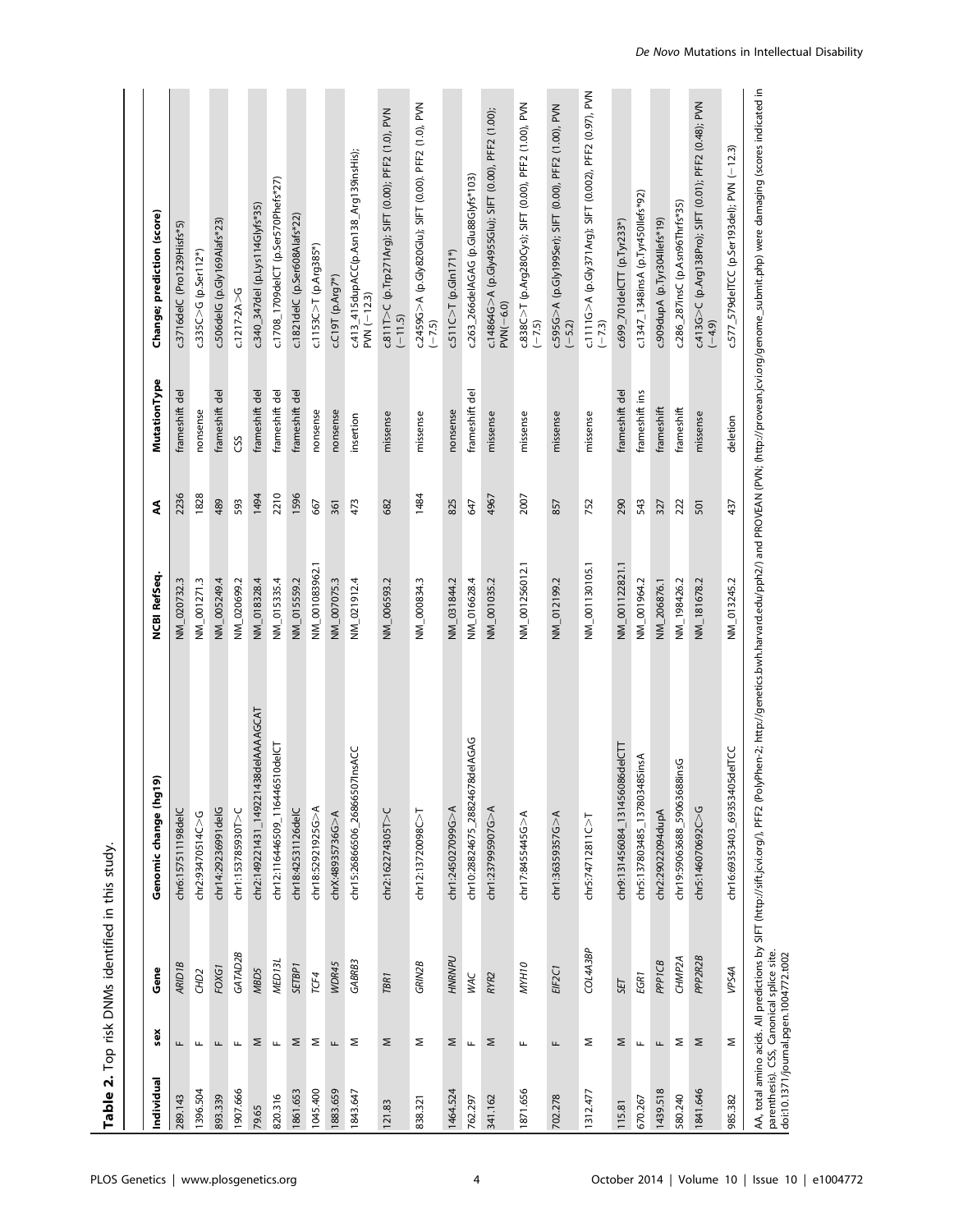Table 3. Genes affected by predicted-damaging DNMs identified herein and their implication in ID.

| <b>Mutation type</b>        | <b>ID-associated Genes with</b><br>likely pathogenic DNMs | <b>Candidate Genes with possibly</b><br>pathogenic DNMs | Genes of unknown significance to $ID^{\psi}$                   |
|-----------------------------|-----------------------------------------------------------|---------------------------------------------------------|----------------------------------------------------------------|
| Missense                    | GRIN2B, TBR1                                              | MYH10, RYR2, EIF2C1,<br>COL4A3BP, PPP2R2B               | BCORL1, VIPR1, MTUS1, WDR33, R3HDM1,<br>FBXO28, MAPKBP1, KCNH1 |
| Nonsense                    | TCF4, CHD2, WDR45                                         | <b>HNRNPU</b>                                           |                                                                |
| Canonical splice site*      | GATAD2B                                                   |                                                         |                                                                |
| Consensus splice site*      |                                                           |                                                         | GIT1                                                           |
| <b>Frameshift deletion</b>  | MBD5, ARID1B, MED13L, FOXG1,<br>SETBP1                    | WAC, SET                                                |                                                                |
| Inframe insertion           | GABRB3                                                    |                                                         |                                                                |
| <b>Frameshift insertion</b> |                                                           | EGR1, CHMP2A, PPP1CB                                    |                                                                |
| Inframe deletion            |                                                           | VPS4A                                                   |                                                                |
| Synonymous - splicing*      |                                                           |                                                         | $NANS**$                                                       |

All missense mutations were predicted damaging by SIFT and Polyphen-2. All in-frame deletions and insertions here were predicted damaging by PROVEAN [\(http://](http://provean.jcvi.org/genome_submit.php) [provean.jcvi.org/genome\\_submit.php\)](http://provean.jcvi.org/genome_submit.php).

\*Predicted to affect splicing by both Human Splicing Finder [\(http://www.umd.be/HSF/\)](http://www.umd.be/HSF/) and Mutation Taster ([http://www.mutationtaster.org/\)](http://www.mutationtaster.org/).

y Predicted-damaging DNMs present in cases with no likely or possibly pathogenic DNMs.

\*\*Splicing defect verified by RT-PCR (Figure S1).

doi:10.1371/journal.pgen.1004772.t003

a phenotype that is consistent with that observed in the previously reported patient with a truncating mutation in this gene (Text S1) [2]. Our finding, thus, further supports the involvement of WAC in ID.

RYR2 encodes the cardiac and brain-expressed calcium release channel ryanodine receptor 2. Mutations in RYR2 are typically associated with exercise-induced ventricular and atrial arrhythmias. Virtually all reported mutations in RYR2 are missenses or inframe deletions that are believed to confer a gain of function, resulting in an increase of Ca+ release [38,39]. We identified an individual (341.162) with ID, seizures, short stature and severe atrial arrhythmias (Text S1) who carries a predicted-damaging de novo missense mutation in RYR2 (c.14864G>A, p.Gly4955Glu). Interestingly, 3 patients with seizures have previously been reported with DNMs in RYR2: 1) an individual with epileptic encephalopathy but presumably without a history of arrhythmia was recently found to carry a nonsense mutation  $(c.9568C>T,$ p.Arg3190\*) in RYR2 [6]; this DNM might not be disease-causing considering that the pathogenic impact of truncating mutations in RYR2 remains unclear and that inspection of EVS revealed 5 different heterozygous LoF mutations in RYR2; 2) an individual with cognitive impairment, intractable seizures, short stature and subclinical ventricular tachycardia was found to carry a missense mutation (c.12563T $>$ C, p.Leu4188Pro) [40]; and 3) an individual with intractable seizures but without cognitive impairment and arrhythmia was described with a missense mutation (c.14803G. A, p.Gly4935Arg) [41]. It is noteworthy that the mutation found in this latter individual is in close proximity to that of our subject, affecting a highly conserved C-terminal region of the protein. Interestingly, mice heterozygous for the missense mutation p.R2474S in Ryr2 display generalized seizures and arrhythmias [42]. More recently, two brothers with ID, seizures and atrial arrhythmias were found to carry a missense mutation in CLIC2 (OMIM 300138), which maps to the X chromosome [43]. CLIC2 is a negative regulator of RYR2. The mutation was shown to stimulate the release of  $Ca^{2+}$  by keeping the RYR2 channel in an open state, possibly due to a higher binding affinity for the RYR2 protein. The specificity of the phenotype observed in our subject and its similarity with that of other individuals with DNMs in RYR2 or with the mutation in CLIC2 suggest that the mutation identified herein may be causal.

MYH10 encodes the non-muscle myosin heavy chain IIB that is critical for heart and brain development [44,45]. Loss of  $Myh10$ function in mice results in embryonic lethality, hydrocephalus and neuronal migration defects but the cognitive and behavioural phenotype of heterozygous mice has not yet been reported. We identified a predicted-damaging de novo missense mutation  $(c.838C>T, p.Arg280Cys; individual 1871.656) in MYH10,$ affecting its conserved motor domain, whereas another group recently reported a *de novo* truncating mutation  $(c.2722G>T)$ , p.Glu908\*) in the same gene [46]. Both individuals displayed severe ID, microcephaly, and feeding difficulties as well as cerebral atrophy with increased intensities in bilateral basal ganglia and thalami on brain MRI (Text S1). The similarities between the phenotypes of these individuals raise the possibility that these mutations in MYH10 are pathogenic. O'Roak et al. (2012) also reported a predicted-damaging de novo missense mutation  $(c.794A > G, p.Y265C; NM_001256012.1)$  in the motor domain of MYH10, in close proximity to the mutation identified herein, in a patient with ASD and moderate to severe ID. However no additional phenotypic data was available. Interestingly our patient with the  $MYH10$  mutation also displayed autistic features. Inspection of EVS for potential LoF mutations in MYH10 showed the presence of a heterozygous frameshift deletion and a heterozygous splice site mutation. It is important to note, however, that these EVS variants were seen in single individuals and were not validated.

DNMs in *EIF2C1* and *COL4A3BP* have also been previously reported in single individuals with severe ID [2,4]. For each of these genes, the phenotype of the affected individuals appears similar to that of our subjects (Text S1). However, because of the lack of specific clinical features in these individuals, the occurrence of DNMs in unrelated subjects does not readily indicate pathogenicity, especially in the case of missense mutations whose functional consequences are not validated.

Among the remaining cases, we also identified 6 predicteddamaging DNMs in genes (SET [OMIM 600960], EGR1 [OMIM 128990], PPP1CB [OMIM 600590], CHMP2A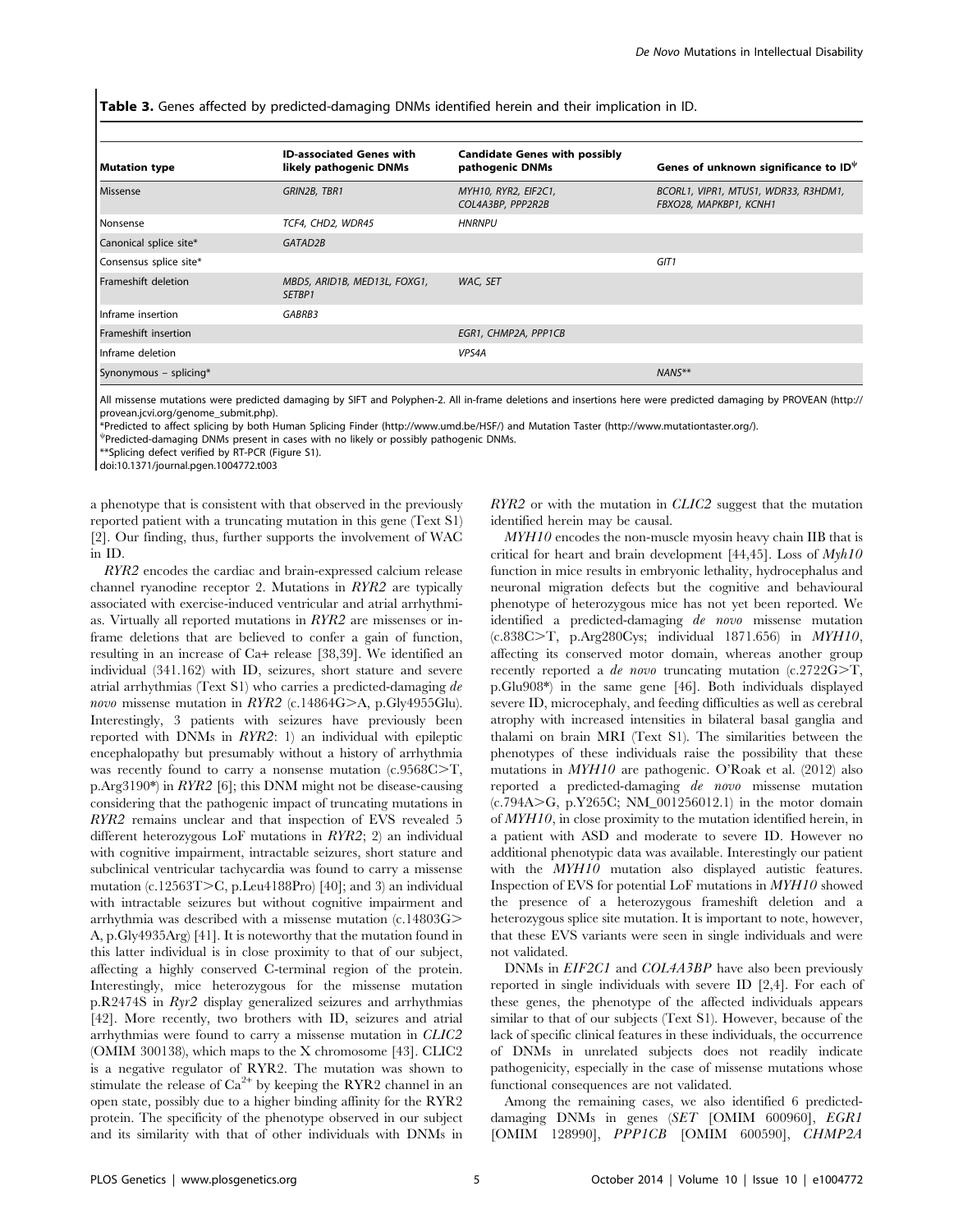

Figure 2. Physical protein-protein interaction network generated by GeneMANIA ([http://www.GeneMANIA.org/;](http://www.GeneMANIA.org/) Gene Ontology molecular function based weighting). The Query genes included those listed in Table 3 from this study (in bold) and known and candidate ID genes reported with predicted-damaging DNMs from other studies (Table S2). Known ID genes are in red. The resulting network of 38 interconnected proteins was found to be enriched for proteins whose Gene Ontology molecular functions are implicated in the glutamate receptor signalling pathway (GRIN1, GRIN2A, GRIN2B, GRIA1, CACNG2, SHANK3; FDR q-value = 7.04e-6). doi:10.1371/journal.pgen.1004772.g002

[OMIM 610893], PPP2R2B [OMIM 604325], and VPS4A [OMIM 609982]) that play biological functions relevant to ID (Table 2). Inspection of the EVS database revealed no LoF variants in these genes, with the exception of a single heterozygous variant in  $PPPLCIB$  (MAF =  $1/12518$ ) with a potential effect on splicing. In addition, some of these genes were found in proteomic studies to physically interact with the product of at least one IDassociated gene, further increasing the probability of their involvement in this disorder (see below and Figure 2). Each of these DNMs is discussed hereafter.

SET encodes a widely expressed multifunctional nuclear protein that affects pathways involved in ID, such as chromatin remodelling and gene transcription [47]. SET physically binds SETBP1 [48], whose disruption is known to cause severe ID (see above). In addition, recent studies indicate that SET directly interacts with MCPH1 (OMIM 607117) to ensure the proper temporal activation of chromosome condensation during mitosis [49]. Cells with SET knockdown exhibited abnormal condensed chromosomes similar to those observed in MCPH1-deficient

fibroblasts. In addition, mutations that impair binding of MCPH1 to SET affect the ability of the former to rescue the abnormal chromosome condensation phenotype in fibroblasts from Mcph1 mutant mice. Recessive mutations in MCPH1 cause primary microcephaly, which is characterized by reduced brain size, without major structural abnormalities, and mild-to-moderate ID [50]. We identified a *de novo* deletion resulting in the creation of a premature stop codon in SET (c.699\_701del, pTyr233\*) in an individual (115.81) with congenital microcephaly, normal brain MRI, and moderate ID without any other distinguishing feature (Text S1). The functional relationship between MCPH1 and SET and the phenotypical similarities between cases with mutations in MCPH1 and our subject suggest that the truncating DNM in SET may be pathogenic.

EGR1 encodes a transcription factor that plays a key role in learning and memory [51]. We identified a *de novo* truncating mutation (c.1347\_1348insA, p.Tyr450Ilefs\*92) in EGR1 in an individual (670.267) with severe non-syndromic ID and acquired microcephaly (Text S1). Mice harbouring a heterozygous deletion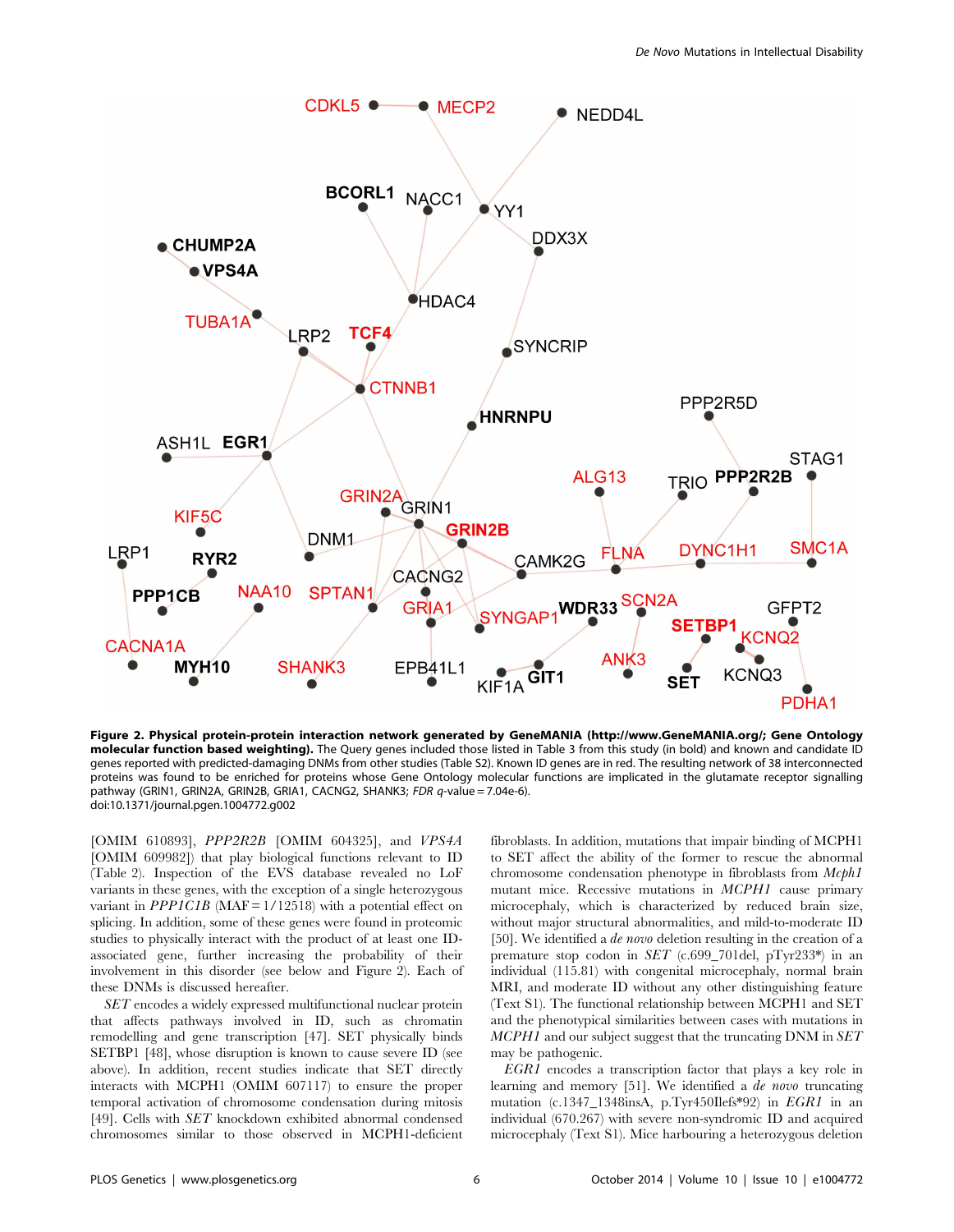of Egr1 showed synaptic plasticity, learning and memory impairments [52,53]. Due to the prominent role of EGR1 in learning and memory and the impact of its haploinsufficiency on cognition in mice, we postulate that the truncating DNM identified herein in EGR1 may be pathogenic.

PPP1CB, which encodes a brain-enriched beta catalytic subunit of protein phosphatase 1 (PP1), and *PPP2R2B*, which encodes a neuron-specific B regulatory subunit of protein phosphatase 2 (PP2A), have been shown to regulate synaptic plasticity pathways [54,55]. Individual 1439.518 carries a truncating mutation (c.909dupA, p.Tyr304Ilefs\*19) in PPP1CB. This individual displayed severe ID, growth retardation and some dysmorphic features (Text S1). Individual 1841.646 carries a predicted-damaging missense mutation  $(c.413G>C, p.Arg138Pro)$ in PPP2R2B. This individual showed ID, intractable seizures and autistic features (Text S1). The pathogenic impact of these mutations remains uncertain at this point.

Among these candidate genes, CHMP2A and VPS4A are of special interest, as the proteins encoded by each are interacting partners. VPS4 ATPases play a critical role in the ESCRT pathway by recognizing membrane-associated ESCRT-III complexes and catalyzing their disassembly, a process that involves a direct interaction between CHMP2A and VPS4A [56]. The ESCRT-III pathway is involved in key cellular processes, including formation of endocytic multivesicular bodies, the abscission stage of cytokinesis, as well as centrosome and spindle maintenance [57]. Specific depletion of either CHMP2A or VPS4A proteins in cultured cells disrupts mitosis by inhibiting abscission and altering centrosome and spindle pole numbers [58]. We identified an individual (580.240) with a *de novo* frameshift insertion (c.286\_287insC, p.Asn96Thrfs\*35) in CHMP2A and another individual (985.382) with a predicted-damaging in-frame deletion (c.577\_579delTCC, p.Ser193del) in VPS4A (Table 2). Both subjects showed severe ID as they were non-ambulatory and non-verbal at 4 years of age (Text S1). Our findings, thus, raise the possibility that components of the ESCRT-III complex maybe involved in ID.

To determine whether the genes identified here with predicteddamaging DNMs (likely/possibly pathogenic or of yet unknown significance to ID) (Table 3) encode proteins that are physically interconnected, we performed protein-protein interaction network analysis using GeneMANIA ([http://www.GeneMANIA.org/\)](http://www.GeneMANIA.org/) [59]. We also included in this analysis the known and candidate ID genes identified with predicted-damaging DNMs in other ID trio studies (Table S2) [2–6,21]. This analysis showed that 11 out of the 24 proteins encoded by genes found herein with likely/ possibly pathogenic DNMs interacted with either known or candidate ID genes, or with each other, further supporting their link to ID. Interestingly, we observed an enrichment for proteins implicated in glutamate receptor signaling pathways (FDR q $value = 7.04e-6$ ) in the generated network (38 interconnected proteins) (Figure 2). Previous studies have shown an excess of functional DNMs over neutral ones in genes associated with glutamatergic systems in cases with non-syndromic ID, further supporting the critical involvement of this pathway in ID [3].

We also searched for the presence of rare inherited deleterious mutations (truncating, splicing, predicted-damaging missense and insertions or deletions) in genes associated with autosomal recessive or X-linked forms of ID, epilepsy or ASD (see Table S3 for the complete list of inherited rare variants in each proband). We identified only one case (692.274) that could potentially be explained by such mutations. This individual is hemizygous for a predicted-damaging missense (c.7949G>A [p.Arg2650His]; NM\_031407.6) in the E3 ubiquitin ligase gene HUWE1, which

is inherited from his healthy mother. Missense mutations in HUWE1 have been associated with moderate to severe X-linked ID with normocephaly or macrocephaly [60]. Our case showed severe ID (non-verbal, non-ambulatory at 5 years of age) with congenital microcephaly. Because of these phenotypical differences, it is thus unclear whether this variation in HUWE1 is pathogenic.

In summary, our trio exome sequencing study identified deleterious DNMs in genes previously causally linked to ID in 12 cases out of the 41 studied herein, resulting in a molecular diagnostic yield of 29%. Recently, de Ligt et al. (2012) and Rauch et al. (2012) performed trio exome sequencing in individuals with severe ID and obtained a diagnostic yield, based on the presence of predicted-damaging point mutations in currently known ID genes, of 20% and 35%, respectively [2,4,21]. Overall, the contribution of inherited autosomal or X-linked recessive mutations appears limited in the three cohorts. The study of Rauch et al (2012) and ours were intentionally centered on sporadic cases, which might have created a bias against inherited mutations. However, it is important to emphasize that most cases with moderate or severe ID are sporadic, at least in Western societies. de Ligt et al. (2012) observed a proportionally smaller number of DNMs in their cohort when compared to that of Rauch et al. (2012) and ours. This difference may be related to the use of a different sequencing technology, which is associated with a lower depth, possibly accounting for the lower diagnostic yield observed in this study. Indeed, exploration of a subset of unexplained cases from this cohort using whole-genome sequencing revealed additional pathogenic DNMs in known ID genes, bringing the point mutation molecular diagnostic yield in this cohort to 34% [21].

Our study also provides evidence for the potential pathogenicity of 12 additional DNMs in as many genes. Some of these genes represent strong candidates. For instance, both HNRNPU and WAC map to small critical regions associated with ID, which were defined by a series of microdeletions. De novo truncating mutations in each of these genes were previously described in cases with severe ID. We now report additional truncating DNMs in these genes in cases with similar phenotypes as those already published, further supporting their involvement in ID. Similarly, we and others have identified damaging DNMs in RYR2 and MYH10 in patients with similar features. Finally, we discovered a truncating DNM in EGR1, the haploinsufficiency of which affects learning and memory in mice. Although the characterization of additional cases will be needed to confirm the involvement of these candidate genes in ID, these results indicate that the contribution of DNMs to the pathogenesis of moderate or severe ID could be even greater than that suggested by the diagnostic rate observed in this study.

In conclusion, our study suggests that DNMs represent a predominant cause of moderate or severe ID. High-depth triobased exome sequencing is an effective method to establish molecular diagnosis in such cases.

## Materials and Methods

## Study subjects and ethics statement

The cases reported here (18 males, 23 females) with moderate  $(n = 12)$  or severe  $(n = 29)$  ID were recruited at the Sainte-Justine Hospital (Montreal, Canada), after the approval of the ethics committee, and informed consent was obtained from each participant or legal guardian. Inclusion criteria for the probands were: 1) absence of a history of ID, epilepsy or ASD in first or second-degree relatives; 2) moderate or severe ID with or without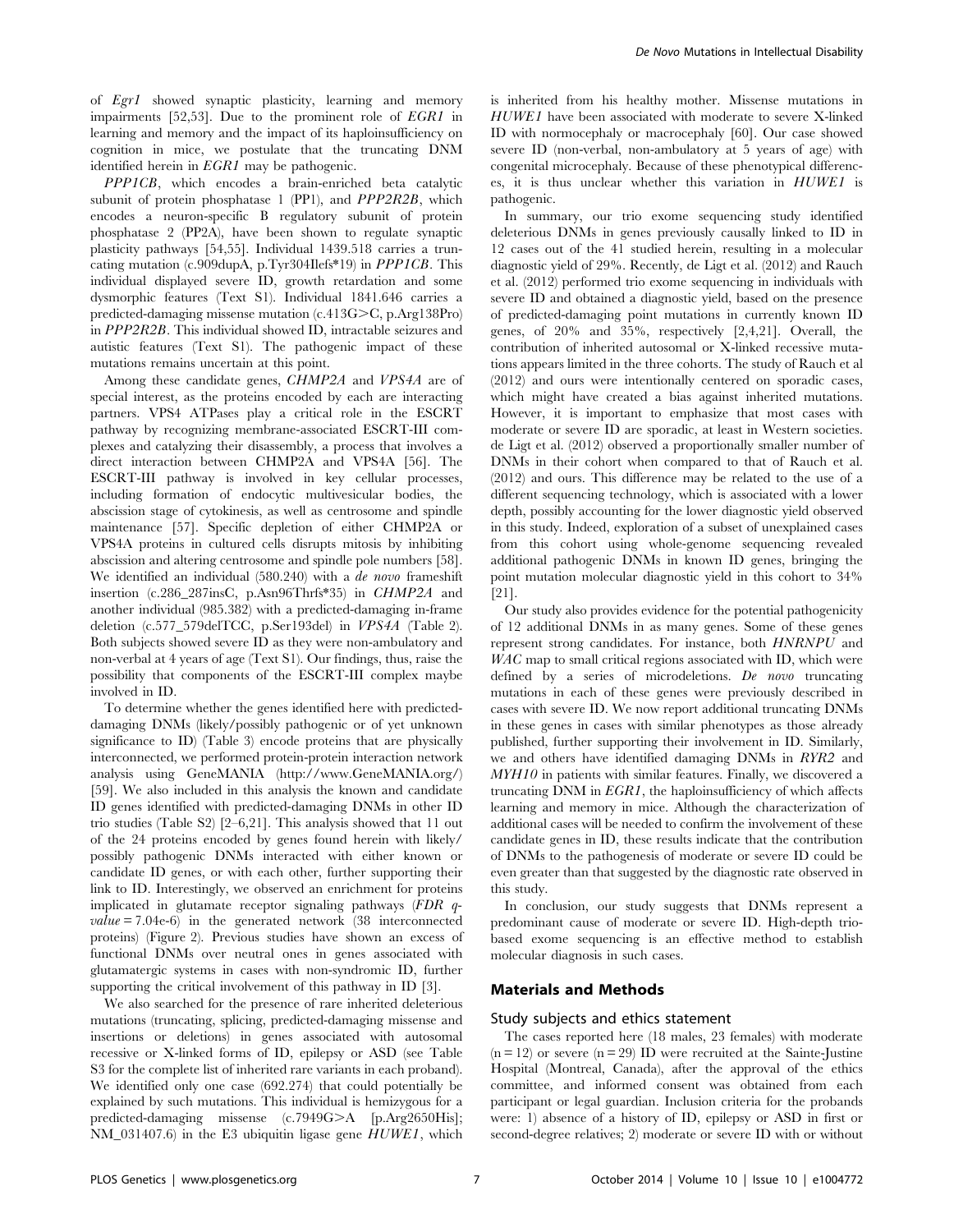epilepsy or autistic features; 3) absence of pathogenic copy number variants as revealed by array comparative genome hybridization performed on a clinical basis (using a 135k-feature whole-genome microarray (SignatureChip OS2.0 manufactured for Signature Genomic Laboratories (Spokane, WA, USA) by Roche Nimble-Gen, Madison, WI, USA); 4) absence of specific changes on brain imaging. The clinical description of the 41 affected individuals is summarized in Table S4. For cases with likely or possibly pathogenic variants, a more detailed clinical description can be found in Text S1.

### Exome capture and sequencing

Genomic DNA  $(3 \mu g)$  extracted from blood samples were used for exome capture and sequencing at the McGill University and Genome Quebec Innovation Center (Montreal, Quebec, Canada) using the Agilent SureSelect v4 exome capture kit, according to the manufacturer's recommendations, followed by 100 bp pairedend sequencing of each trio exomes on a single lane of the Illumina HiSeq2000.

## Data analysis

Exome sequence data processing, alignment (using a Burrows-Wheeler algorithm, BWA-mem), and variant calling were done according to the Broad Institute Genome Analysis Tool Kit (GATK v4) best practices ([http://www.broadinstitute.org/gatk/](http://www.broadinstitute.org/gatk/guide/topic?name=best-practices) [guide/topic?name=best-practices](http://www.broadinstitute.org/gatk/guide/topic?name=best-practices)), and variant annotation was done using Annovar [61]. The median coverage of the target bases was  $135\times$  with 95% of the target bases being covered  $\geq 10\times$ . We focused on variants affecting the exonic regions and consensus splice site sequences (defined herein as intronic bases up to positions  $-3$  and  $+6$  from the exon boundaries). Only variants whose positions were covered at  $\geq 10 \times$  and supported by at least 4 variant reads constituting  $\geq$ 20% of the total reads for each called position were retained. This typically yielded an average of  $\sim$ 22,000 variants. This variant list was subsequently reduced to an average of  $\sim$ 500 rare variants by filtering out those that are present in  $\geq 0.5\%$  of in-house exome data sets (n = 600) from unrelated projects, as well as variants present in the 1000 Genome or in the Exome Variant Server (EVS; [http://evs.gs.washington.](http://evs.gs.washington.edu/EVS/) [edu/EVS/\)](http://evs.gs.washington.edu/EVS/) with minor allele frequencies (MAF)  $\geq 0.5\%$ . Putative DNMs (typically <10/exome) were then extracted from the rare variant list by further excluding those that were present in the exomes of the parents. The sequencing reads carrying putative

#### References

- 1. Ropers HH (2010) Genetics of early onset cognitive impairment. Annu Rev Genomics Hum Genet 11: 161–187.
- 2. de Ligt J, Willemsen MH, van Bon BW, Kleefstra T, Yntema HG, et al. (2012) Diagnostic exome sequencing in persons with severe intellectual disability. N Engl J Med 367: 1921–1929.
- 3. Hamdan FF, Gauthier J, Araki Y, Lin DT, Yoshizawa Y, et al. (2011) Excess of de novo deleterious mutations in genes associated with glutamatergic systems in nonsyndromic intellectual disability. Am J Hum Genet 88: 306–316.
- 4. Rauch A, Wieczorek D, Graf E, Wieland T, Endele S, et al. (2012) Range of genetic mutations associated with severe non-syndromic sporadic intellectual disability: an exome sequencing study. Lancet 380: 1674–1682.
- 5. Vissers LE, de Ligt J, Gilissen C, Janssen I, Steehouwer M, et al. (2010) A de novo paradigm for mental retardation. Nat Genet 42: 1109–1112.
- 6. Epi4K Consortium, Epilepsy Phenome/Genome P, Allen AS, Berkovic SF, Cossette P, et al. (2013) De novo mutations in epileptic encephalopathies. Nature 501: 217–221.
- 7. Iossifov I, Ronemus M, Levy D, Wang Z, Hakker I, et al. (2012) De novo gene disruptions in children on the autistic spectrum. Neuron 74: 285–299.
- 8. Neale BM, Kou Y, Liu L, Ma'ayan A, Samocha KE, et al. (2012) Patterns and rates of exonic de novo mutations in autism spectrum disorders. Nature 485: 242–245.
- 9. O'Roak BJ, Vives L, Girirajan S, Karakoc E, Krumm N, et al. (2012) Sporadic autism exomes reveal a highly interconnected protein network of de novo mutations. Nature 485: 246–250.

DNMs were inspected visually in each trio, using the Integrative Genomics Viewer (IGV) [62], to exclude obvious false positives. All putative DNMs were validated by bidirectional Sanger sequencing in the corresponding trio.

## Supporting Information

Figure S1 Impact of the NANS synonymous de novo mutation in exon 4, c.603G $>A$  (p. = ) (NM\_018946.3), identified in patient 143.91 on exon splicing. (DOC)

Table S1 Confirmed DNMs identified in this study. (XLSX)

Table S2 Genes included in the physical protein-protein interaction network analysis.

(XLSX)

Table S3 Inherited rare variations identified in the 41 probands of this study.

(XLSX)

Table S4 Clinical phenotypes of the 41 affected individuals. (XLSX)

Text S1 Detailed clinical description of the patients with likely and possibly pathogenic DNMs identified in this study. (DOCX)

## Acknowledgments

We are grateful to the Génome Québec and McGill Innovation Center Massive Parallel Sequencing team for the exome sequencing service and to the bioinformatics analysis team of Réseau de Médecine Génétique Appliquée du Québec (RMGA) for the primary analysis of the sequence data. We thank Philippe Lemay for useful discussions. We are also grateful to all the families that participated in this study.

#### Author Contributions

Conceived and designed the experiments: FFH GAR JLM. Performed the experiments: JMCC LP HD CN AF. Analyzed the data: FFH MS AA DS OD EH ADL AVP. Contributed reagents/materials/analysis tools: CM SV JLM GAR. Wrote the paper: FFH JLM. Recruited patients and provided clinical information: CM MS SV JLM. Critically reviewed the paper: FFH MS JMCC HD GAR JLM.

- 10. Sanders SJ, Murtha MT, Gupta AR, Murdoch JD, Raubeson MJ, et al. (2012) De novo mutations revealed by whole-exome sequencing are strongly associated with autism. Nature 485: 237–241.
- 11. Xu B, Ionita-Laza I, Roos JL, Boone B, Woodrick S, et al. (2012) De novo gene mutations highlight patterns of genetic and neural complexity in schizophrenia. Nat Genet 44: 1365–1369.
- 12. Hoyer J, Ekici AB, Endele S, Popp B, Zweier C, et al. (2012) Haploinsufficiency of ARID1B, a member of the SWI/SNF-a chromatin-remodeling complex, is a frequent cause of intellectual disability. Am J Hum Genet 90: 565–572.
- 13. Carvill GL, Heavin SB, Yendle SC, McMahon JM, O'Roak BJ, et al. (2013) Targeted resequencing in epileptic encephalopathies identifies de novo mutations in CHD2 and SYNGAP1. Nat Genet 45: 825–830.
- 14. Kortum F, Das S, Flindt M, Morris-Rosendahl DJ, Stefanova I, et al. (2011) The core FOXG1 syndrome phenotype consists of postnatal microcephaly, severe mental retardation, absent language, dyskinesia, and corpus callosum hypogenesis. J Med Genet 48: 396–406.
- 15. Willemsen MH, Nijhof B, Fenckova M, Nillesen WM, Bongers EM, et al. (2013) GATAD2B loss-of-function mutations cause a recognisable syndrome with intellectual disability and are associated with learning deficits and synaptic undergrowth in Drosophila. J Med Genet 50: 507–514.
- 16. Bonnet C, Ali Khan A, Bresso E, Vigouroux C, Beri M, et al. (2013) Extended spectrum of MBD5 mutations in neurodevelopmental disorders. Eur J Hum Genet 21: 1457–1461.